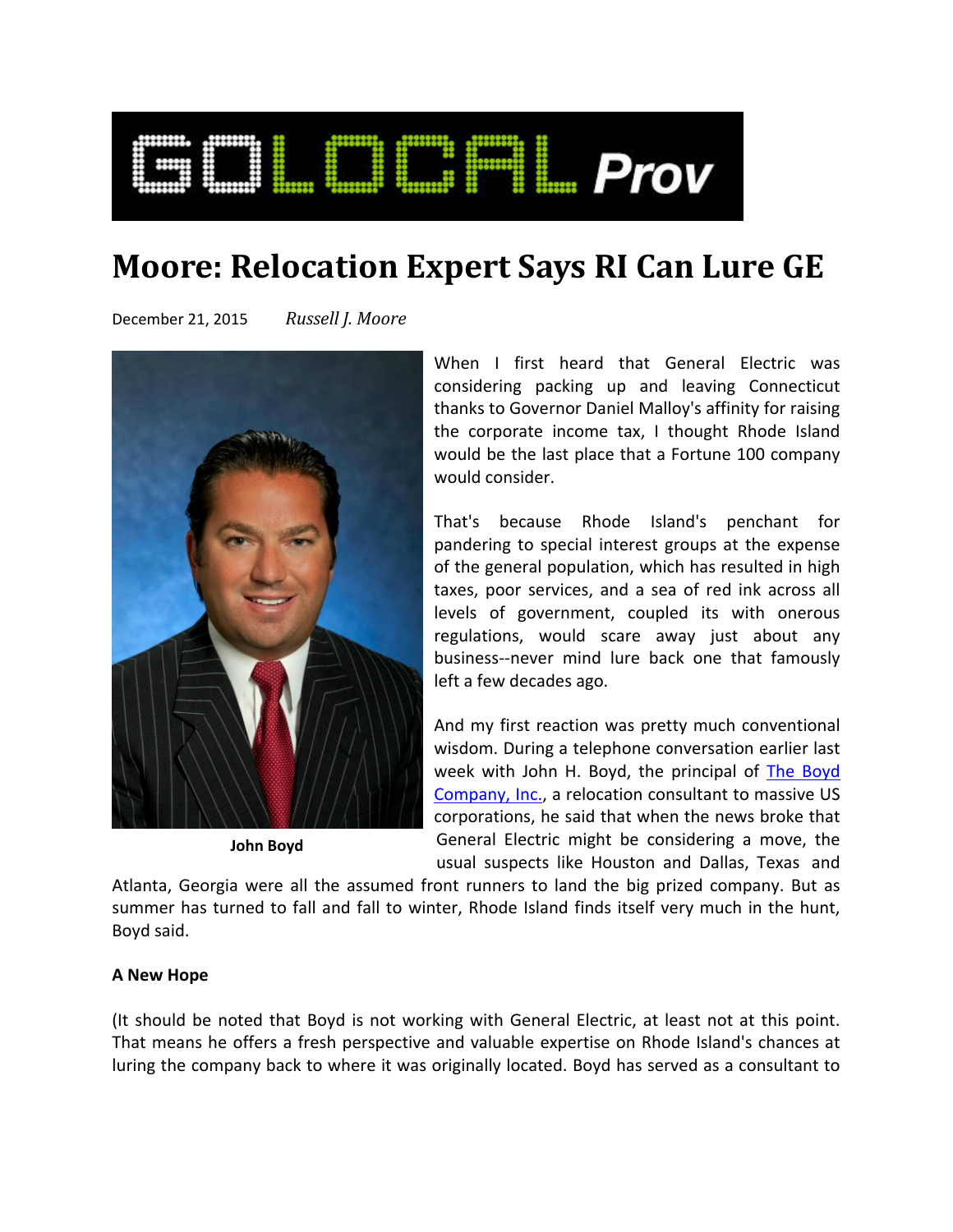big companies like Rhode Island's own Schneider Electric, formerly American Power Conversion. He specializes in advising and assisting with their relocation projects.)

"With its new tax cuts, pension reform, and improving state business climate ‐ this is a new day for Providence and for Rhode Island in the industry attraction arena. Just like it is a new day for the re-engineering GE - morphing from an old line manufacturing company to a high tech software and healthcare giant," said Boyd.

I was very skeptical at first, but Boyd makes some very salient points that make for a convincing argument.

"Jack Welch, the iconic retired General Electric CEO, has said that "Rhode Island drives business away", over and over again to anyone who would listen. But that was then, this is now. Under the new Governor and her tax cuts, we are not hearing the same narrative from GE now led by Jeff Immelt," said Boyd. "The fact that Providence is under consideration, is a real game‐ changer. There is branding value in being a finalist for a trophy project like this."

## **Rhode Island Awakens?**

Boyd pointed out that while the aforementioned places would be destinations that feature low taxes, cost structures, and reasonable regulatory environments, they're all over 1,000 miles away, and therefore would be a difficult relocation. The company wants to keep many of its key employees, and those folks have expressed disinterest in undertaking such a long distance relocation, Boyd said.

Further, Rhode Island can offer Class A office space for at least 20 percent less in rent or purchase cost than Boston, for instance, and significantly cheaper than the Greater New York area.

In the same respect, because there is a lower cost of living here than compared to our main rivals, the labor costs will also be at least 15 percent lower. Both of those factors mean larger profit margins for the company. That's attractive.

While Rhode Island traditionally has high energy costs, the fact that the state did cut the sales tax on energy costs last year, and shows that the state is working to address the issue.

Further, Providence has developed a reputation as an attractive place for Millenials, because, let's face it: we're cool. Providence is a place that outsiders have a tendency to like. That signals to a corporation like GE that it won't be hard to attract talented employees here for generations to come.